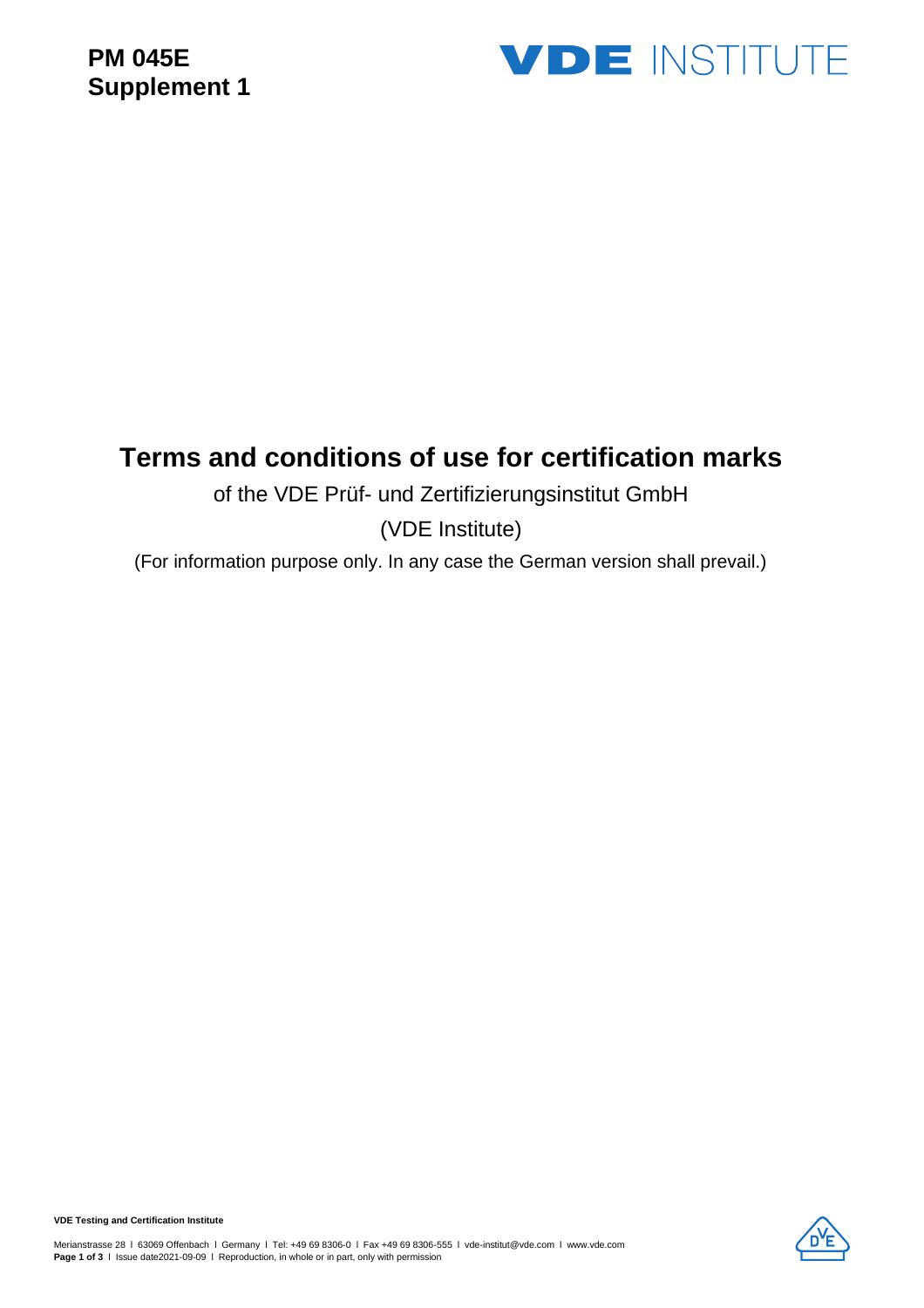# **PM 045E Supplement 1**



These terms and conditions of use apply to all certification marks pursuant to PM045.

- 1. Certification marks may only be used in a case in which a valid certificate permits the use of the certification mark in question.
- 2. Certification marks may only be used on the examined product in the direct vicinity of marks of origin and type designation.
- 3. On the packaging or the advertising for the examined product, the certification mark must be used in such a way that it is unambiguously and exclusively assigned to the examined product.
- 4. The certification mark may be used only in the form, in particular with all the information (such as article and/or model designations, reference to the certificate holder), as stipulated in the certificate.
- 5. If the certification mark is downsized or enlarged, the proportions may not be altered.
- 6. The certification mark may only be used in black and white or in the colouring as shown in the [VDE Marks Media Library.](http://www.vde.com/access-request-vde-marks) On the product, the use of the certification mark is additionally permitted as a contour portrayal in the colouring of the certified product.
- 7. The certification mark (if applicable, with the prescribed further information) must be used in clear contrast to other marks, e. g. company name, company logo, product name, and/or product logo. In addition, the false impression that the certification mark and a further mark form a unit, must not be conveyed in any other way, e. g. by the graphic design.
- 8. The certification mark may be used only in a form which does not jeopardise the reputation and image of the certification mark or the reputation of VDE Prüf-und Zertifizierungsinstitut GmbH and its affiliated companies within the meaning of § 15 German Stock Corporations Act (Aktiengesetz). In the event of such a risk, the customer shall immediately cease the act of use in question if so requested by the licensor.
- 9. The user of the certification mark acknowledges that each use of the certification mark and the corresponding (trade)marks by him constitutes a use by and for the benefit of VDE Prüf- und Zertifizierungsinstitut GmbH. Upon request, the user shall provide VDE Prüf-und Zertifizierungsinstitut GmbH free of charge with copies of all products and their packaging bearing the certification marks or, if this would involve disproportionate effort, with reliable photographic material. In addition, if so requested, he shall hand over proof for the use of the certification mark for products, services and also in brochures, catalogues, price lists or in advertising. These obligations for support in the proof of the use of the certification marks apply to each of the uses in the past 5 years.



**VDE Testing and Certification Institute**